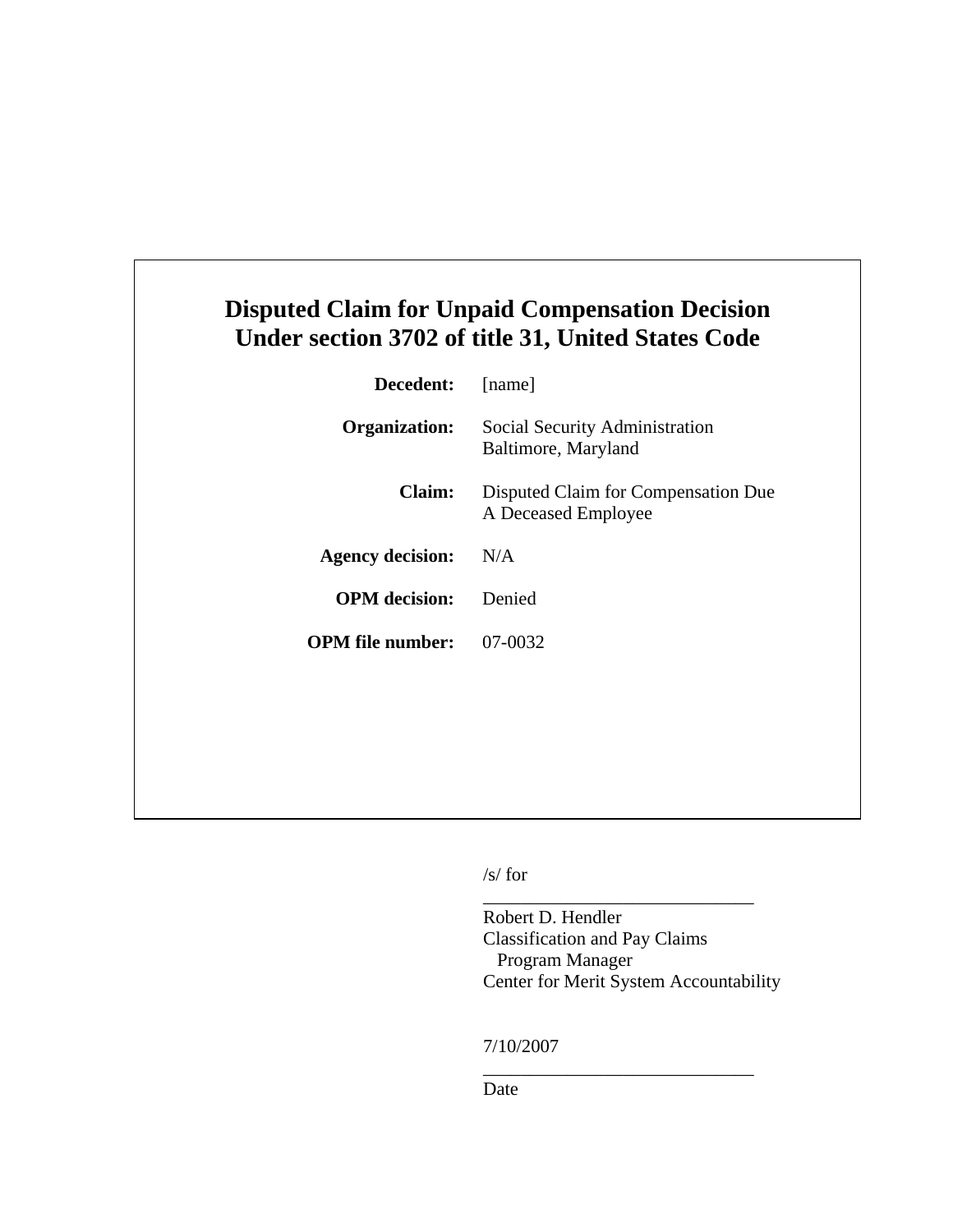This action is in response to a disputed claim for unpaid compensation due a deceased employee, [name], for a determination of which claimants are properly entitled to payment. The request was forwarded to the U.S. Office of Personnel Management (OPM) by the Social Security Administration (SSA), the Federal agency which had employed the decedent. In its June 12, 2006, letter SSA enclosed copies of the following documents:

Standard Form (SF) 1153, Claim for Compensation of Deceased Employee, signed and dated by [name] identifying herself a daughter of the decedent, and signed and dated by two witnesses.

State of Maryland Certificate of Death of the employee, with date of death October 13, 2003, showing her as married.

Baltimore City Health Department Certificate of Live Birth of August 17, 1967, for [daughter's name] with [claimant] ([name] listed as father's name on October 13, 2003, Certificate of Death) as mother and [name] as father.

State of Maryland Letters of Administration of the Estate of [claimant] to [claimant's daughter] as personal representative for intestate estate effective October 31, 2003.

State of Maryland, Baltimore City, sct., Application for Marriage License and Clerk's Certificate of Marriage Return, showing bride's name as [claimant] (Div. Balto. MD. 12/10/71), groom's name as [name] (Div. Buffalo, N.Y. 1/31/79) showing their marriage on February 6, 1981, and filed on February 18, 1981.

One page of an undated Summons, Action for Divorce, State of New York, Supreme Court, County of Erie, [name similar to claimant's name] vs. [claimant's husband] (with an address of P.O. Box 1000, Lewisburg, Pennsylvania).

June 7, 2004, letter from the Chief, FOIA/PA Section, Federal Bureau of Prisons (BOP), U.S. Department of Justice, to Lisa Smith responding to a March 16, 2004, Freedom of Information Act request for "information pertaining to [claimant's husband], and a forwarding address upon the release of his incarceration…." BOP refused to release [claimant's husband's] address due to Privacy Act restrictions, but provided 27 pages of public information.

SSA believes the case may require a determination by OPM as to:

…whether the deceased employee's daughter, [name] who is now an adult, or an absent spouse, [name] whose whereabouts are unknown, may be entitled to payment. Since the employee had no Standard Form 1152, Designation of Beneficiary for her Unpaid Compensation in her official personnel folder, 5 CFR Section 178.204, Order of Precedence would rule the distribution of money. Under that section, it appears that without evidence of death or divorce, [claimant's husband] would be entitled to payment. However, the daughter claims that [claimant's husband] was absent for more than 20 years. [Claimant's daughter] stated that during much of this time, [claimant's husband] was incarcerated. She also stated that as far as she knows her mother and [claimant's husband] could have been divorced, or he could be deceased as they have not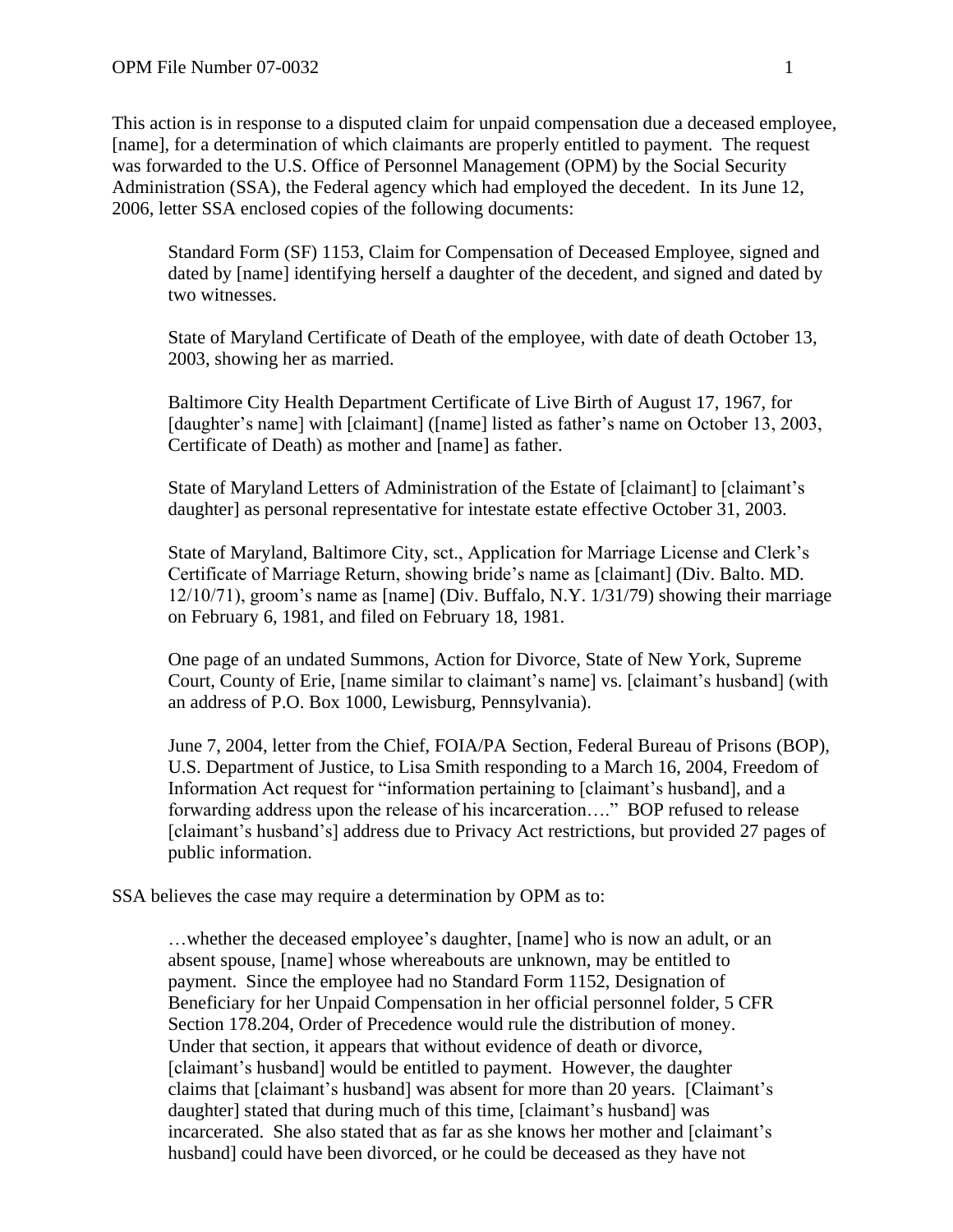heard from him for many years. [Claimant's daughter] has attempted to locate [claimant's husband] without success. [Claimant's daughter] is requesting payment as daughter, executor of her mother's estate, and the responsible party for funeral expenses.

We apply the same procedures as our predecessor agency in the settlement of disputed claims. As stated in 4 CFR § 33.10 Applicability of general procedures:

When not in conflict with this part, the provisions of part 31 of this subchapter relating to procedures applicable to claims generally, are also applicable to the settlement of accounts of deceased civilian officers and employees.

Consistent with 4 CFR § 33.10, 5 CFR § 107.105 places the burden of proof on the claimant to establish their right to payment, and our decision is based on the written submissions of the parties. In the instant case, we will assume the moving party, the decedent's daughter, submitted all enclosures other than the SF-1153. The enclosure include what appears to be a handwritten listing of pertinent information on [claimant's husband's] incarceration, including "Before 1981 Lewisburg, PA Federal Pen." and "Released December 16, 2002." Page 23 of the public information referred to previously shows:

| DATE SENTENCED/PROBATION IMPOSED: 10-13-1977 |          |
|----------------------------------------------|----------|
|                                              |          |
|                                              |          |
|                                              |          |
|                                              | VIOLATOR |

Assuming this is the [name] listed as marrying the decedent on February 6, 1981, we infer the marriage took place while [claimant's husband] was on parole. Although the marriage certificate lists [claimant's husband] as divorced on January 31, 1979, in Buffalo, New York, the previously cited summons does not establish when or if the divorce by [name similar to claimant's name] from [claimant's husband] took place. Therefore, the record is not clear as to whether the decedent was ever legally married to [name]. The summons lists the name and telephone number of [name similar to claimant's name] attorney, but the decedent's daughter has not submitted documentation showing what efforts, if any, she has taken to ascertain whether [claimant's husband] is the decedent's legal widower. As noted by SSA, since no written designation of beneficiary or beneficiaries was made by the decedent, the order of payment precedence in 5 U.S.C. 5582(b) mandates payment, in this case, "to the… widower."

As discussed in the Principles of Federal Appropriations Law, Second Edition, Volume III, November 1994 (GAO/OGC-94-33) in settling claim:

The guiding principle is the rather common-sense proposition that payment should be made to the person or entity entitled to receive it. Common sense in this instance is reinforced by 31 U.S.C. § 3322(a), which instructs disbursing officers to draw public money from the Treasury only "payable to persons to whom payment is to be made."...The government's motives are not purely benevolent. To quote a phrase used in innumerable GAO decisions, the government's objective in making payment is to secure a "good acquittance" or a "valid acquittance" for the United States. 62Comp. Gen. 302, 307 (1983); 24